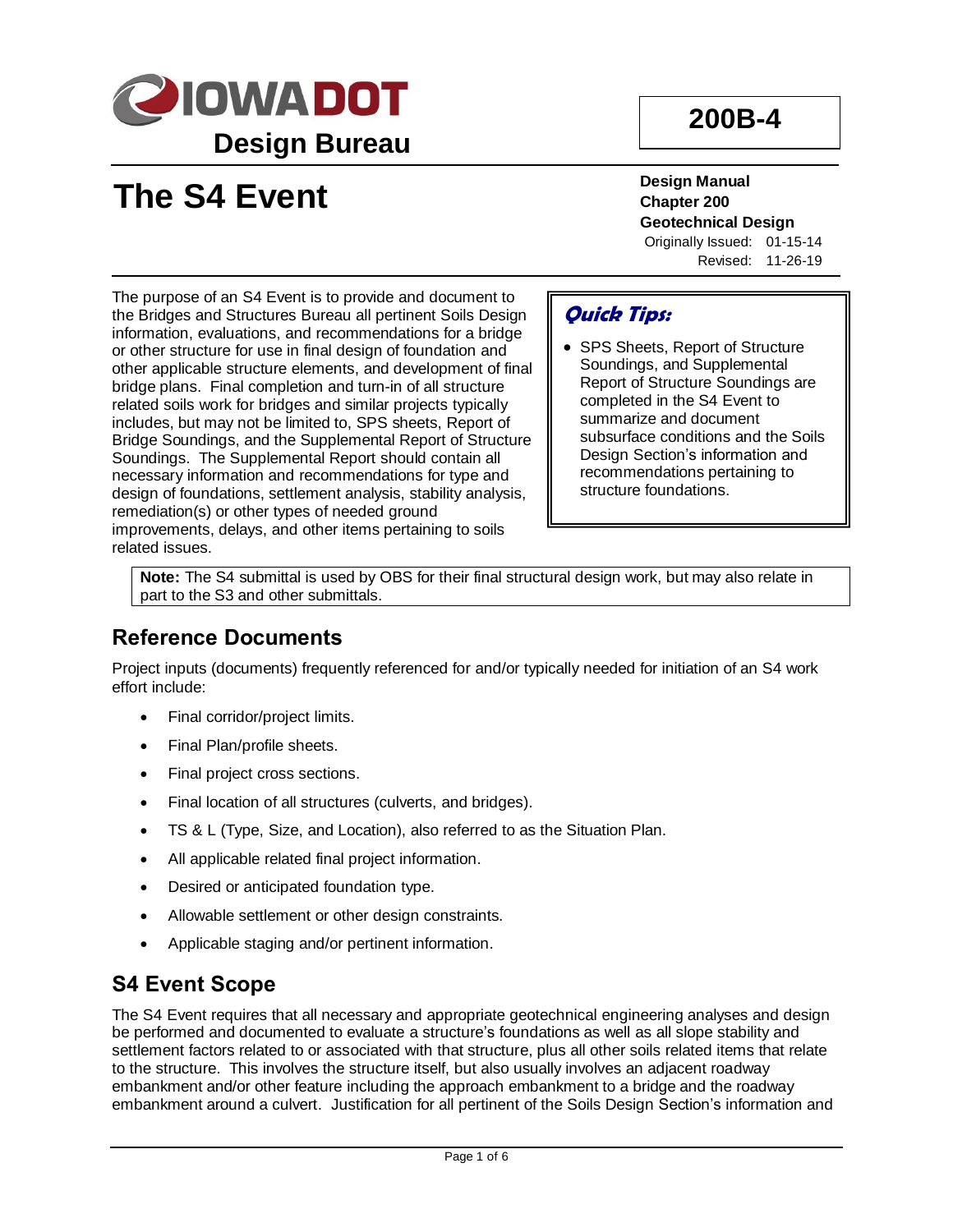recommendations related to the S4 Event including the assumptions, calculations, and computer program output used in the engineering analyses should be documented and saved in the project file. Templates for the S4 deliverables in XLS format can be downloaded by going to the Department's [Forms](https://forms.iowadot.gov/Default.aspx) webpage and searching for Forms 610010E (Report of Structure Soundings) and 6100104E (Supplemental Report of Structure Soundings.

#### **Report of Structure Soundings**

The Report of Structure Soundings provides a tabular summary (which is the Soils Design Section's boring log) of the subsurface conditions at each of the structure's sounding, drill, dig, or core holes that may be performed as part of the geotechnical investigation for that structure and (as applicable) the adjacent roadway. These soundings sheets are prepared in the field by the Soils Design Section drillers at the time of drilling. This tabular summary (boring log) serves the same purpose as the written and graphic boring logs typically produced by geotechnical consultants. Information on the Report of Bridge Soundings includes basic project information such as:

- County.
- Route No.
- Township, Range, Section.
- Project No.
- Type and Size of Structure.
- Location of Structure (e.g., Bridge over Keg Creek).
- Station Location.
- Responsible Individual.

In addition, the Report of Structure Soundings (boring log) includes soil/rock information at each test hole location. The following information is contained on a Report of Structure Soundings:

- Test Hole Number.
- Station and Center Line Ordinate of the test hole (offset direction and distance).
- Surface Elevation of Test Hole (include benchmark in notes).
- Depth to Water in feet.
- Depth to Bottom of Layer.
- Layer Designation (A, B, C…).
- Description of Material in Layer (consistency/density, soil type).

#### **Supplemental Report of Structure Soundings**

The Supplemental Report of Structure Soundings provides the blow count and other applicable field and lab data for the soil borings, plus the Soils Design Section's recommendations for, and a discussion of, the culvert or bridge foundation design. The Supplemental sheets are started in the field by the Soils Design Section drillers at the time of drilling and used by them to record SPT blow count and other sampling information. They are then added to, and finalized in, the office during the office portion of S4 work. Generally, all of the Soils Design Section's recommendations will be provided on the bottom of the Supplemental Report of Structure Soundings. If additional room is required to present the recommendations in more detail, a separate Supplemental Recommendations page/sheet can be developed and attached as part of the Supplemental Report of Structure Soundings submittal.

Information and recommendations contained in the Supplemental Report typically includes, but is not limited to: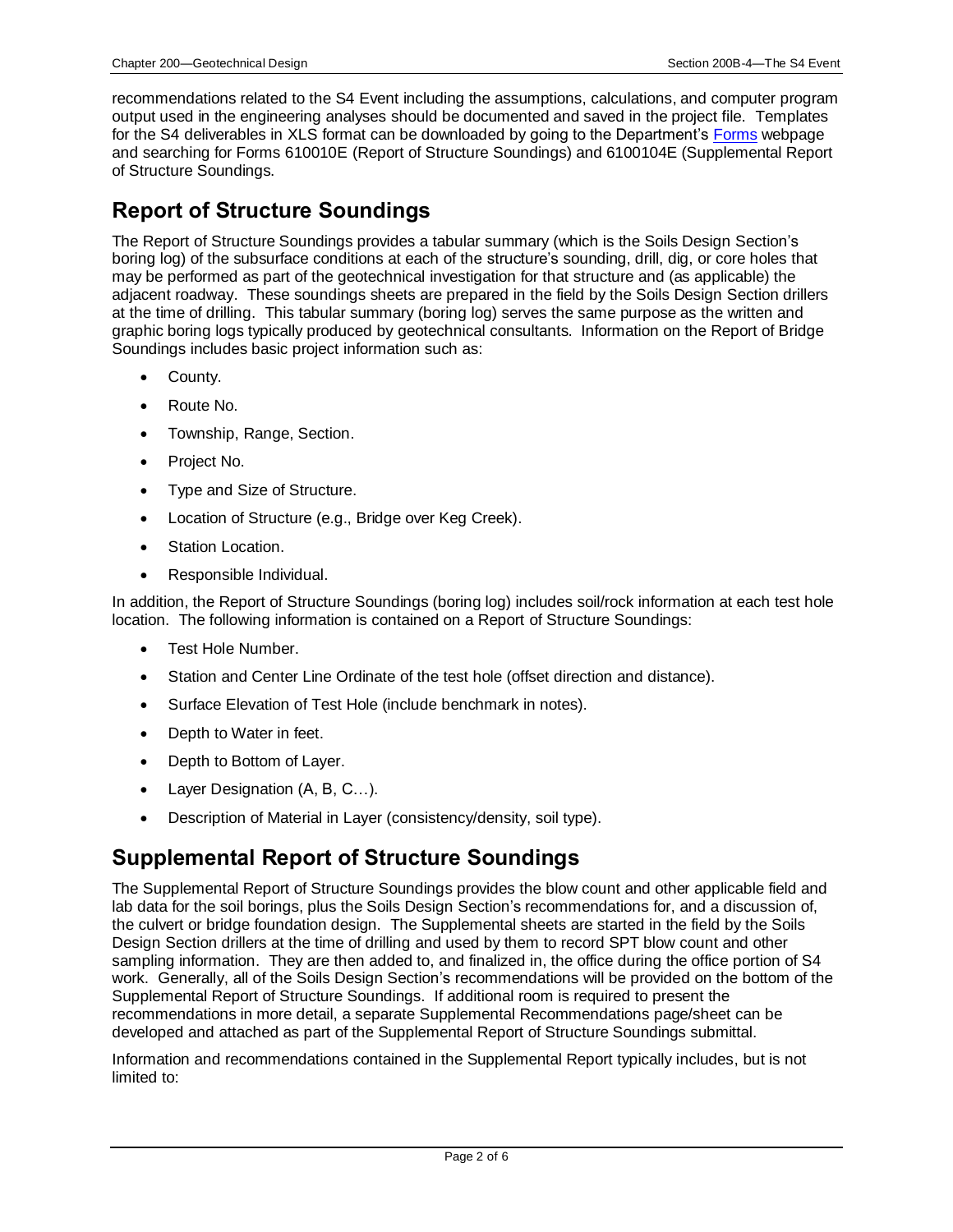- Blow Count (including blow for the seat first 6 inches, second and third 6 inches, and total of the second and third (the SPT "N" value) and other sampling information as noted above, and associated lab test results.
- Summary or discussion of subsurface conditions as may be necessary for clarity or other purposes with the recommendations presented. Such things as pictures of rock core, if available, may also be included.
- Summary of results, and discussion as needed, on slope stability.
- Summary of results, and discussion as needed, on settlement.
- Basic recommended foundation type (H-piles, pipe piles, drilled shafts, etc.), and anticipated foundation support stratum or conditions (friction only, end bearing, rock socket, etc.).
- Specific recommendations for foundations for bridges:
	- o Driven Piles.
		- Design parameters for each soil/rock bearing or support layer.
		- Recommended LRFD Resistance Factors.
		- Design tip elevations.
		- Driving points (required?).
		- Potential construction issues.
		- For bridges over streams, input on scour elevation and variations from that shown on the Situation Plan.
		- All other pertinent information, recommendations, etc.
	- o Drilled Shafts.
		- Design parameters for each soil/rock bearing or support layer.
		- Recommended LRFD Resistance Factors.
		- Recommended construction methods, if discussion beyond that included in Standard Specifications is needed (for example, permanent casing).
		- For bridges over streams, input on scour elevation and variations from that shown on Situation Plan.
	- o Spread Footings.
		- Design parameters for each soil/rock bearing or support layer.
		- Recommended LRFD Resistance Factors.
		- Bearing capacity vs. settlement charts.
		- Recommended construction methods, if discussion beyond that included in Standard Specifications is needed.
		- For bridges over streams, input on scour elevation and variations from that shown on Situation Plan.
- Recommendations for load tests and demonstration piles/shafts.
- Estimated settlements for all culverts (precast and cast-in-place), which is used by other sections/offices to define the camber to be placed on the culverts.
- Settlement plate locations and settlement criteria (delay) for continuation of construction.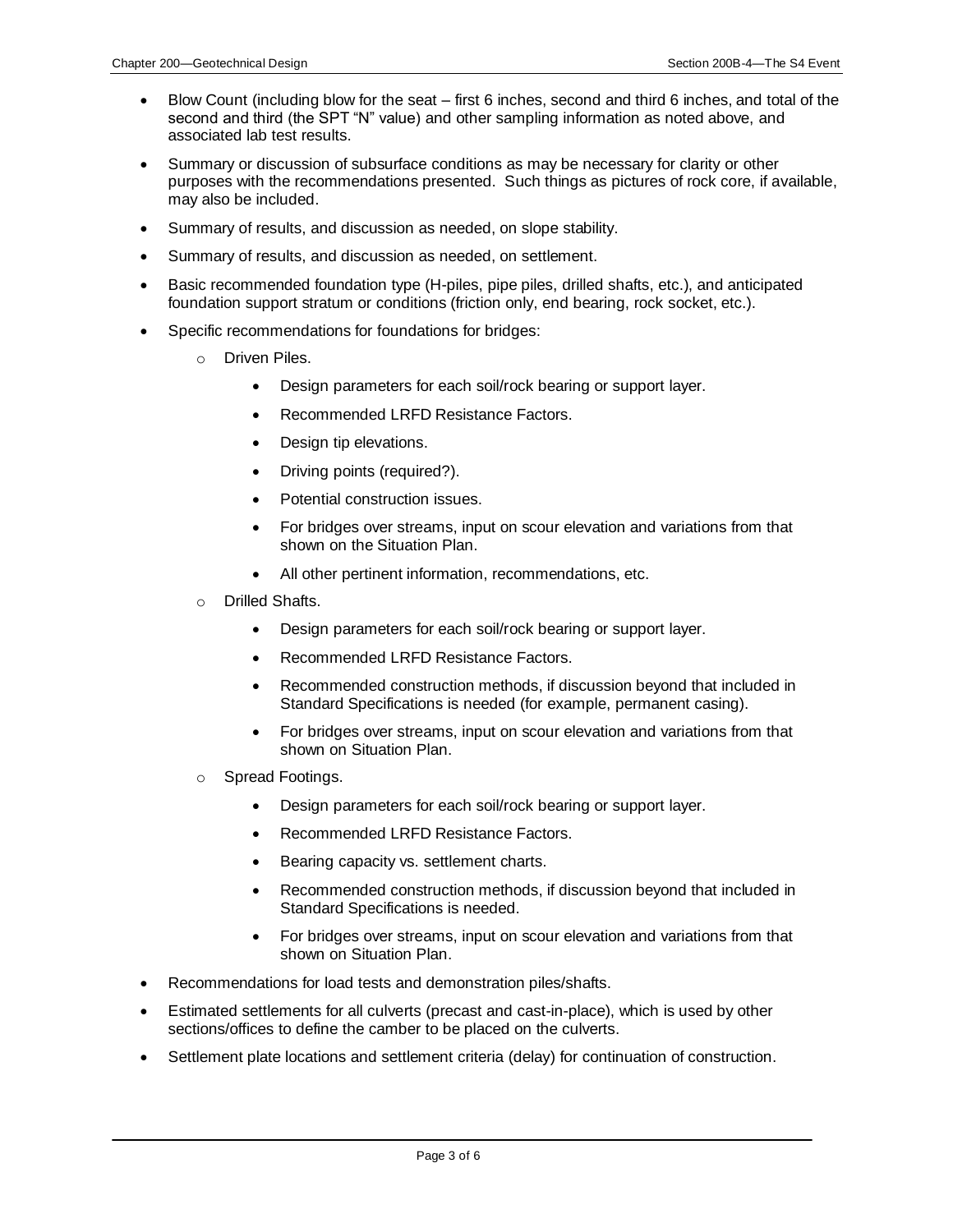**Note:** settlement plates are usually shown in the grading plans (also in the tab on the CS sheet) and are installed by the grader; however, they must be shown on the SPS sheets and discussed for the bridge contractor's information and use.

- Construction delay requirements for approach embankments as it relates to the structure.
- Working blankets, granular blankets, and/or other features.

### **Soil Profile Sheets (SPS Sheets)**

For bridge and culvert projects, one or more Soil Profile Sheets (SPS sheets) (se[e SPS Sheet Example,](200B-04/Pottawattamie6.pdf)  [Pottawattamie6\)](200B-04/Pottawattamie6.pdf) are prepared and provided to the Bridges and Structures Bureau final design section by the Soils Design Section for inclusion in the final letting plans. The blow count sounding data and soil information should be plotted or shown on these sheets, including the depth of each layer and a description of the layer. Applicable and available laboratory test data is also included on the SPS sheet. If the soils information on the SPS sheets uses a station or offset or elevation reference or datum that is different than that used on the Situation Plan, full documentation and information or explanation relating to this should be included on the SPS sheets.

The SPS sheets should include, but are not limited to:

- Boring locations and numbers in plan view, with surface elevations of the borings, superimposed on the Situation Plan for the structure.
- Depiction of all applicable individual borings in profile view with stations and centerline offsets identified, along with the depiction of the structure in profile view.
- Subsurface profile between borings, with strata breaks, descriptions, and graphic representation.
- Groundwater information (Boring No./Date drilled/Water levels: while drilling/after drilling/at 24 hours, see example below).

| GroundWater (Ft.)       |  |      |          | Water levell<br>While | After    | Water level Water level<br>24 |
|-------------------------|--|------|----------|-----------------------|----------|-------------------------------|
| Boring No. Date Drilled |  |      |          | Drilling              | Drilling | Hours                         |
| <b>B1</b>               |  |      | 02/23/09 | None                  | None     |                               |
| <b>B3</b>               |  |      | 02/26/09 | 61                    | 51       | 6' DCI                        |
| <b>B5</b>               |  |      | 03/06/09 | None                  | ----     | ----                          |
| 02/24/09<br><b>B6</b>   |  | None |          |                       |          |                               |

- Split spoon/Shelby tube sample location and number.
- SPT "N" Values.
- Material layers, designations (A, B, C, etc., see example below) and thicknesses.

| <b>BORING</b> | 81        | <b>B2</b> | <b>B4</b> | B6               |
|---------------|-----------|-----------|-----------|------------------|
| Layer         | Thickness | Thickness | Thickness | <b>Thickness</b> |
| A             | 3.0       | 0.7       | 0.7       | 0.3              |
| в             | 2.0       | 54.8      | 39.3      | 0.5              |
| c             | 1.0       | 4.0       | 5.0       | 16.2             |
| D             | 2.0       | 21.5      | 2.5       | 3.0              |
| Е             | 9.5       |           | 1.5       | 3.0              |
| F             | 8.5       | $- -$     | 7.0       | 4.0              |
| G             | 2.5       |           | 0.1       | 15.0             |
| н             | 3.5       | ست        | and the   | 5.0              |
|               | 13.0      |           |           | 6.5              |
| J             | 3.9       | --        | --        | 5.0              |
| ĸ             | 0. 1      |           |           | 5.5              |

Shelby tube core data (see example below).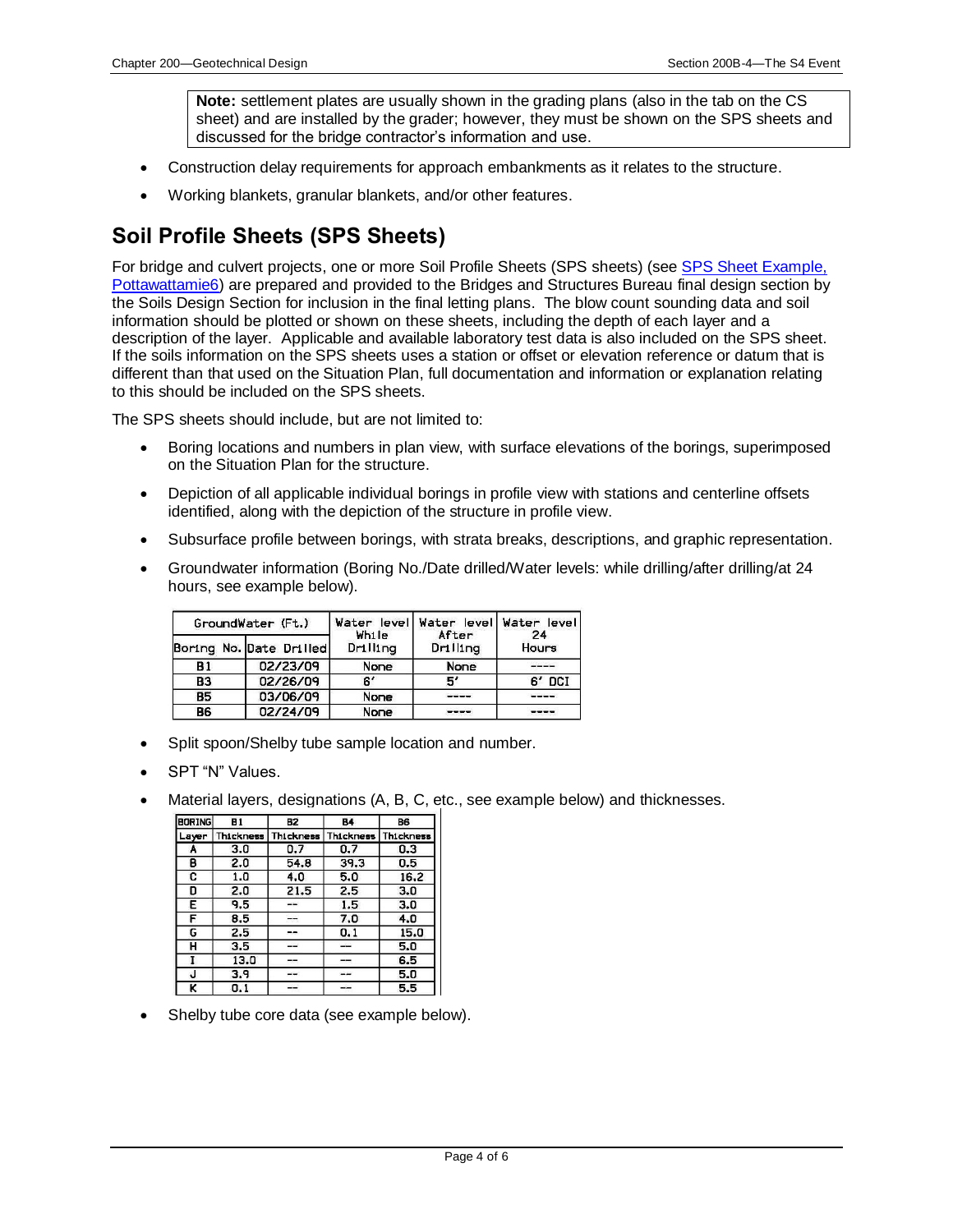#### SHELBY TUBE CORE DATA

| CORE NO.                             | A-1977-B        |
|--------------------------------------|-----------------|
| DEPTH IN FEET                        | $3.0 - 4.8$     |
| CLASSIFICATION (AASHTO)              | $A - 7 - 6(37)$ |
| COEFF.CONSOL. (SQ.FT /DAY)           | 0.325           |
| TRIAXIAL COMPRESSION                 | cц              |
| COHESION - PSF                       | 232             |
| FRICTION COEFF.                      | 0.231           |
| MOISTURE CONTENT %                   | 35.0            |
| DRY DENSITY - PCF                    | 73.2            |
| CU-CONSOLIDATED UNDRAINED            |                 |
| UU-UNCONSOLIDATED UNDRAINED          |                 |
| UC-UNCONFINED COMPRESSION (c=1/2 Qu) |                 |

• All rock core/coring information in profile view and/or in appropriate tables (Boring, Elevation, Run, Interval, Recovery, RQD, Moisture, Dry Density, see example below).

| ROCK CORE INFORMATION |                                                                                                             |  |           |    |     |     |     |
|-----------------------|-------------------------------------------------------------------------------------------------------------|--|-----------|----|-----|-----|-----|
|                       | Boring   Approx.Surf.El.(ft)   Run No.  Interval(ft)  Recovery(%)   RQD(%)   Moisture(%)   Dry Density(PCF) |  |           |    |     |     |     |
| B6                    | 1055.1                                                                                                      |  | 53.5-58.5 | 84 | 42  | 0.5 | 161 |
|                       |                                                                                                             |  | 58.5-64.0 | 65 | -47 | 3.7 | 157 |

• Rock core compressive strength testing information from lab testing performed (Sample Number, Depth, Elevation, Material Description, Unit Load, Moisture, Density, see example below).

|                  |              | ROCK CORE COMPRESSIVE STRENGTH TESTING REPORT                                       |                       |
|------------------|--------------|-------------------------------------------------------------------------------------|-----------------------|
| Sample Number    | Elevation    | Material Description                                                                | Unit<br>Load<br>(psi) |
| LCB B6 53.5-58.5 | 1001.6-996.6 | Moderately weathered LIMESTONE<br>bedrock, hard                                     | 7,140                 |
| LCB B6 58.5-64   | 996.6-991.1  | Moderately weathered SANDSTONE<br>bedrock, with limestone and<br>shale layers, hard | 4,803                 |

• Soil and sampling legend (see example below).



If geotechnical remedial measures such as wick drains, IFIs, core-outs, etc., were performed in a grading project prior to the current applicable bridge project, the outline/footprint and general description of that remediation needs to be shown on the SPS sheets so that the bridge contractor knows the history of the site and all prior work that has been done at the site.

Other items that may be included on the SPS Sheets (as needed or as applicable):

- Core-out limits (depth/width) required to meet post construction settlement, see Example [\(Buchanan150\).](200B-04/Buchanan150.pdf)
- Settlement Plate locations and applicable details, see [Example \(Humboldt169\).](200B-04/Humboldt169.pdf)
- Working Blanket or Granular Blanket limits (thickness/width), see [Example \(Butler14\).](200B-04/Bulter14.pdf)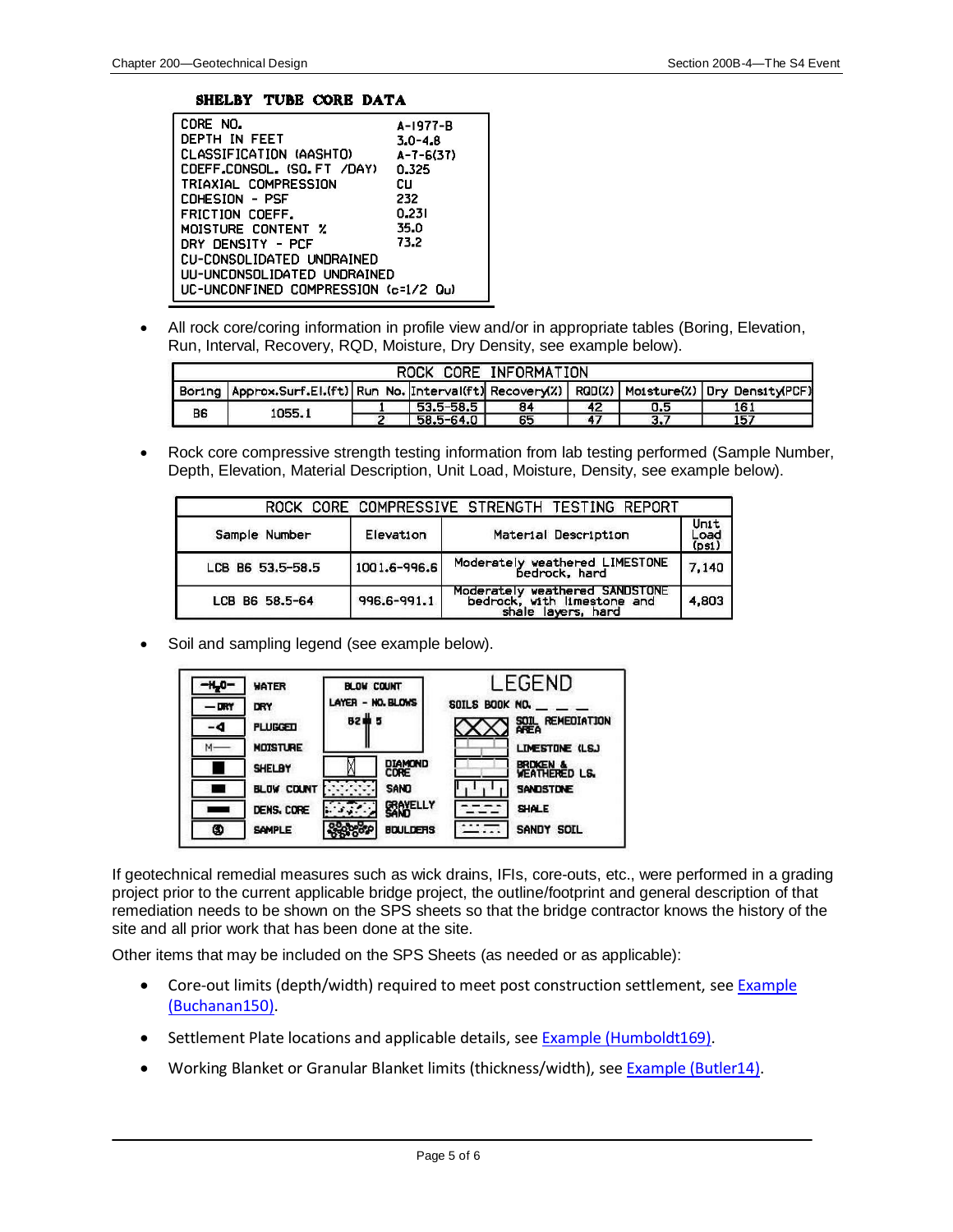• Notes regarding existing structure conditions, if applicable and pertinent and not shown on other plan sheets (such as bridge plan sheets).

#### **S4 Event Submittal**

The S4 submittal includes an email (see [S4 email, Sioux12\)](200B-04/Souix12_S4_Event.pdf) which summarizes everything that was completed as part of the S4 Event. It is sent to the recipient list below with links to the electronic files including: 1) SPS sheets; 2) Report of Structure Sounding(s); and 3) Supplemental Report of Structure Soundings, with recommendations as discussed previously. The S4 submittal should be submitted to the Project's Bridges and Structures Bureau Section Engineer.

Copy the following:

- Bridges and Structures Bureau Assistant Bridge Engineer.
- Design Bureau Director, Design Bureau Assistant Engineer Development, Design Bureau Assistant Engineer – Support.
- Assistant District Engineer and District Construction Engineer.
- Construction and Materials Bureau Foundation Engineer.
- Design Section Engineer.
- Assistant Soils Design Section Engineer, and those others in the Soils Design Section that worked on the S4 Event.
- Location and Environment Bureau.
- In some instances, other offices may need to be copied.



Document, and save in the project file, justification of all the Soils Design Section's recommendations related to the S4 Event including the assumptions, calculations and computer program output used in the engineering analyses.